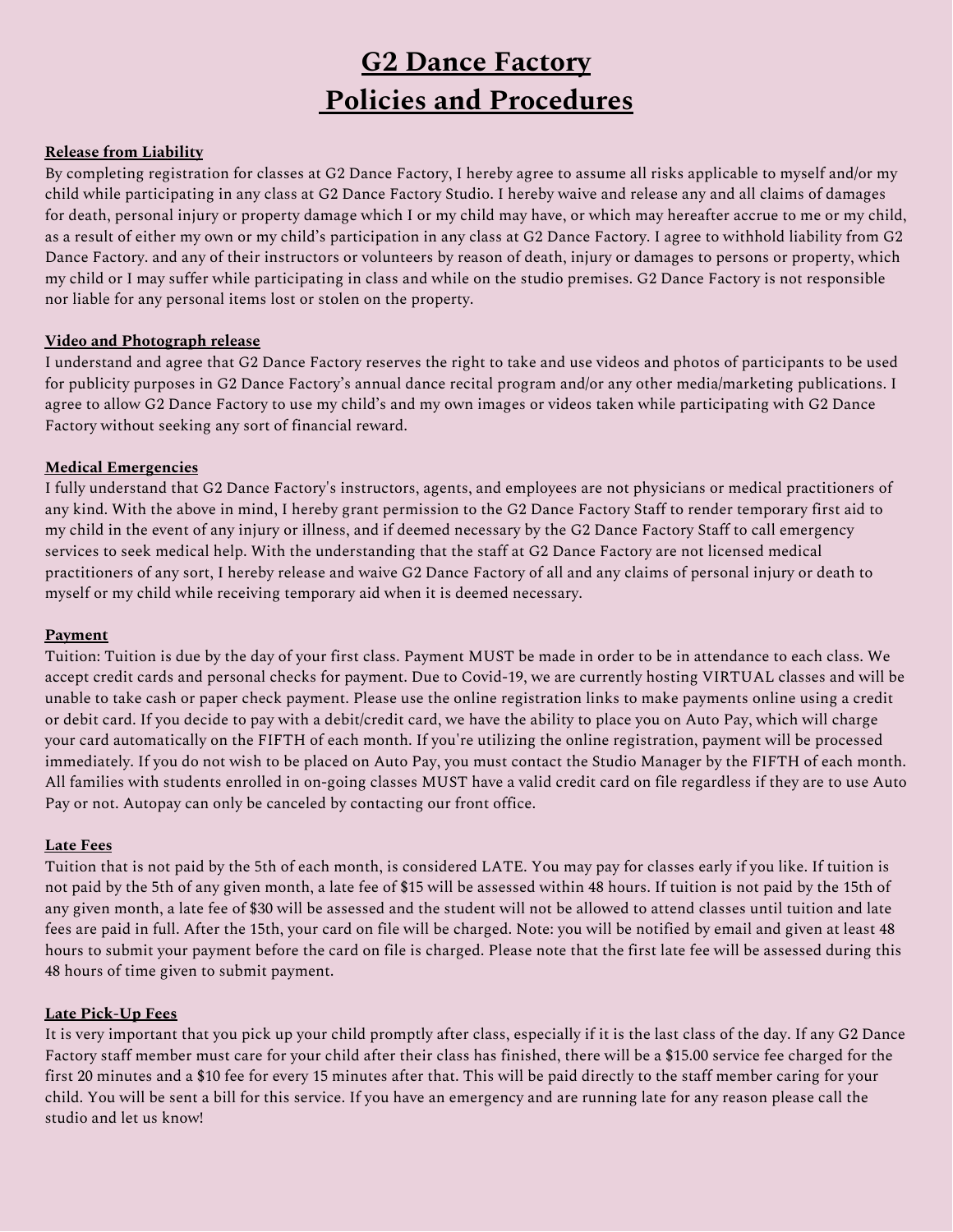# **Cancelation Policy**

If you would like to cancel your classes, please do so within 24-48 hours of your next class time in order to not be charged for your class spot. If you are canceling a private lesson, please do so within 24 hours of your starting time so that we may give that spot to someone on the waiting list. Failure to cancel a lesson on time will result in a \$25 cancellation fee in addition to the non-refundable cost of the lesson.

# **Refund Policy**

There are NO REFUNDS OR CREDITS that will be given for tuition, registration fee, recital tickets, recital costumes, and any tuition related fees. If your child has missed several classes due to illness or injury, please come speak with Ms. Taylor about arranging the make-ups for those classes. These situations will be handled on a case by case basis as deemed necessary by the operating studio manager of G2 Dance Factory. There are no refunds for properly assessed late pick-up fees

# **Registration Fee**

Our annual registration fees are listed under our tuition tab and are due at the beginning of the season before the first class. If this fee is not paid by the tuition due date then your child will be dropped from their classes. This is a non-refundable fee. Please note that if your card is on auto-pay with us, this fee will automatically be taken out simultaneously with your child's tuition.

# **Pro-rating**

We do not prorate price classes for existing students. NO EXCEPTIONS WHATSOEVER. Missed classes will NOT be prorated. Please see our Attendance and Make-up Policy for further details on how to schedule make-up classes. Students starting classes after the second week of the month has ended may be considered for a prorated class price for the remaining two weeks in the month.

# **Returned Checks**

Any check that is returned will be subject to \$30 fee as well as any other fee applicable from your financial institution. Cancelation of classes: I understand and agree that G2 Dance Factory reserves the right to cancel any or all classes. Should a class be cancelled, we will provide an acceptable replacement.

# **Code of Conduct**

Every dancer, student, volunteer, and staff member is expected to be respectful of all students and teachers at G2 Dance Factory. Physical and verbal abuse of any kind is absolutely prohibited on the premises of G2 Dance Dance Factory and during any Virtual session. Bullying, name calling, and hazing are strictly forbidden. If a student disrupts the safety of other students in the class they will be asked to leave without any refund. All students must also show respect to the property of others and to all property and equipment owned and operated by G2 Dance Factory. Any intentional damage to or theft of such property or class equipment will not be tolerated and will result in the student's dismissal from class without refund. You may also be liable for any financial charges for any of the damages listed above. All G2 Dance Factory staff members and instructors will make sure the studio is a safe environment by upholding these rules and regulations. If a student does not abide by these rules, they will be asked to discontinue dance classes until they can apply appropriate behavior. At any time, we reserve the right to refuse service to students if any of the above rules and policies have not been upheld. G2 Dance Factory strictly prohibits discriminatory, prejudice, or racially motivated behavior of any kind. These sort of acts will NOT be tolerated and will result in a students removal from class as well as any legal charges that may apply. Dress Code: All students must adhere to the dress code for the classes they are attending. Specific dress code requirements can be found under the Classes tab on the menu bar. Please label all clothing items and shoes with FIRST and LAST name of

# **Attendance**

Attendance and participation in class is imperative for a dance student to progress. Proper technique and dance skills are accomplished through proper practice and patience. Advancement to the next level will not be possible if you have poor attendance. IF a dancer has inconsistent attendance, participation in the recital is solely at the discretion of the teachers and the studio director. There will be no refunds issued on missed classes, recital payments, nor on costume purchases.

the student they belong to. Students' belongings should remain in their bag and at the designated location every class.

# **Missed or Canceled Classes**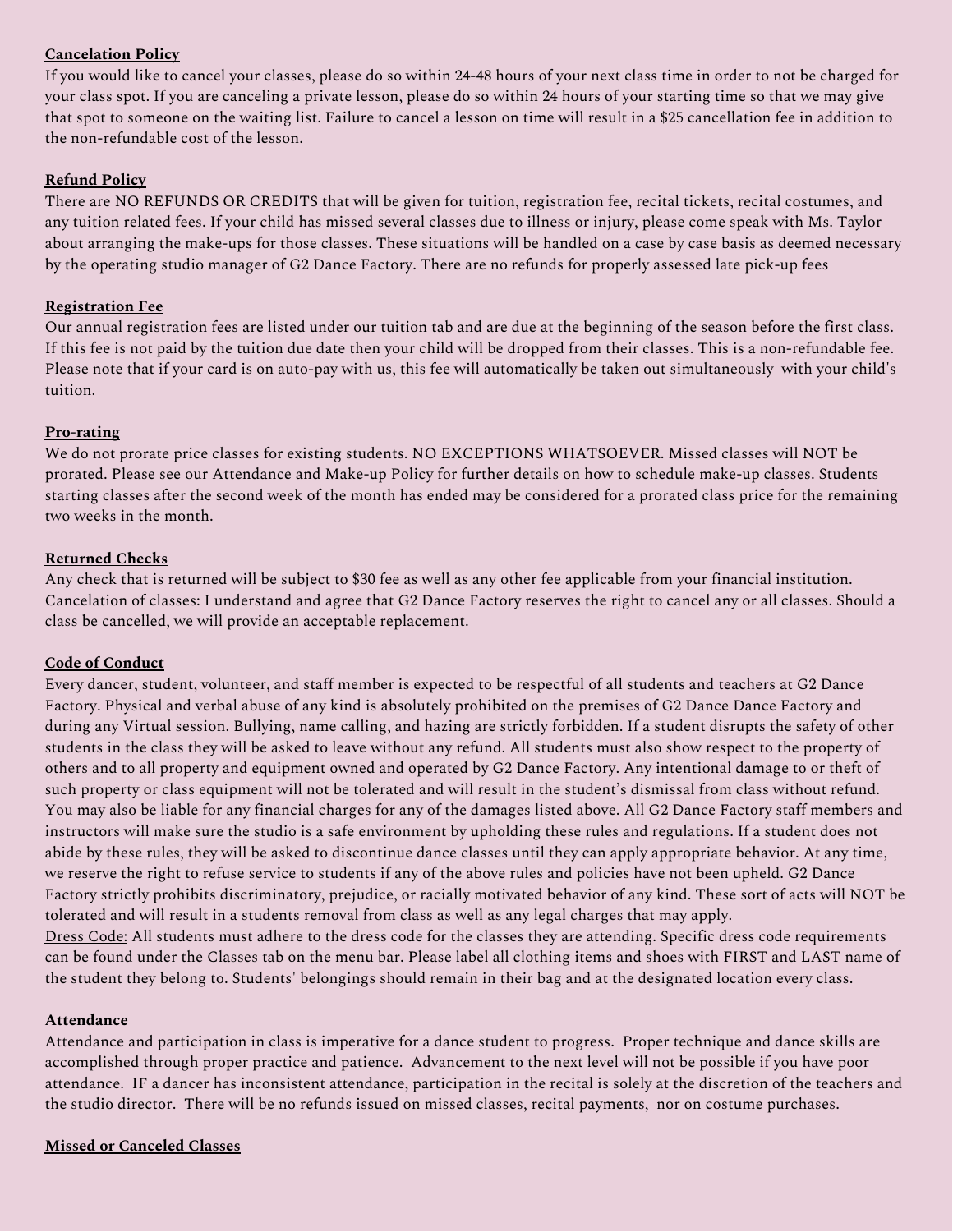You or your child will be given the option to make up a scheduled class due to an excused absence. Excused Absences recognized as the following:

- 1. Any severe injury or death to a family member.
- 2. Any severe injury or death to self.
- 3. Seriously ill requiring a doctor's visit
- 4. Scheduled school programs or performances required for credit
- 5. Wedding or religious event (Needs to be planned AHEAD of time with your instructors and front desk)
- 6. Vacation (Needs to be planned AHEAD of time with your instructors and front desk)

When planning ahead for reasons 4,5,and 6, you MUST plan these make-up classes at least two weeks in advance with both your instructors and the front desk.

Classes may be made up by taking the same class (same style of dance and age/skill level) at a different time. Please visit or contact the front desk and your instructor to determine the right class. Refunds will not be issued for missed classes. Class make ups can only be used when the student is actively enrolled in the class and payments are up to date. If your student decides to drop for any reason and returns after any amount of time, your student will no longer be eligible to use their class make up. Any class make-ups must be completed within the month of the missed class. NO EXCEPTIONS!

If one of our staff members is unable to host a class, there will more than likely be a substitute teacher for the class. If G2 needs to cancel any classes you will be notified ahead of time and make-up options will be available for you.

If the studio is closed due to inclement weather, we may host the class online, or provide make-up opportunities depending on the situation.

# **Communication**

Throughout the year, there is a lot of information that is communicated to our families. We utilize several different ways to communicate information to our students and parents.

- Email Please add g2dancefactory2020@gmail.com to your email list. We will regularly send emails and newsletter updates.
- Website Basic studio info, including staff contact info can be found here. Please check our events page for updated lists on all activities happening at G2 Dance Factory. You will be emailed this calendar at the beginning of each month. iuyo
- Social media We have a Facebook,Instagram, Youtube, and Twitter page that we update with events as well as team performances and other media
- Online Account Each family will have an online account with a valid email address which you can log onto and check for updates and account balances. You will need to set this up once you register for classes.

# **Skill Level & Class Placement**

G2 Dance Factory and its instructors will place students in classes based on their skill level and experience. We here at G2 feel that it is important that the students are in the correct class level, rather than simply putting the dancers with students of their own age group. We ask for your respect and cooperation in regards to our expertise and qualifications in dance and allow us to place your child in the proper class. We want to see every student grow and learn as much as they can while training in our classes. When a class is too challenging for a student, they may not be able to grasp and learn proper technique. Likewise, when class instruction is too simple, a student may not stay engaged and may lose interest.

# **Dropping a class**

In order to avoid any late fees and additional charges, you must drop classes before the FIRST of the month by visiting the front desk. If you do not drop classes before the 1st of the month, you will continue to be charged monthly tuition as you are ultimately paying for a spot in a class of instruction that otherwise could have been filled with another student. Refunds will not be issued for failing to drop a class on time.

If you still owe any amount after dropping your class, the card you have on file will be automatically charged regardless if it is on auto-pay or not. If you drop between the first and the fourth of the month (before tuition is due), you will only be charged for the classes that occurred during this time. Please remember that you will still be charged even if your child did not attend class because you are paying for the spot in the class.

If you decide to drop a class between the first and the 4th of the month, you hereby acknowledge that the card you have on file with the G2 Dance Factory will automatically be charged the balance owed for classes taken prior to this timeframe as stated in the policy above.